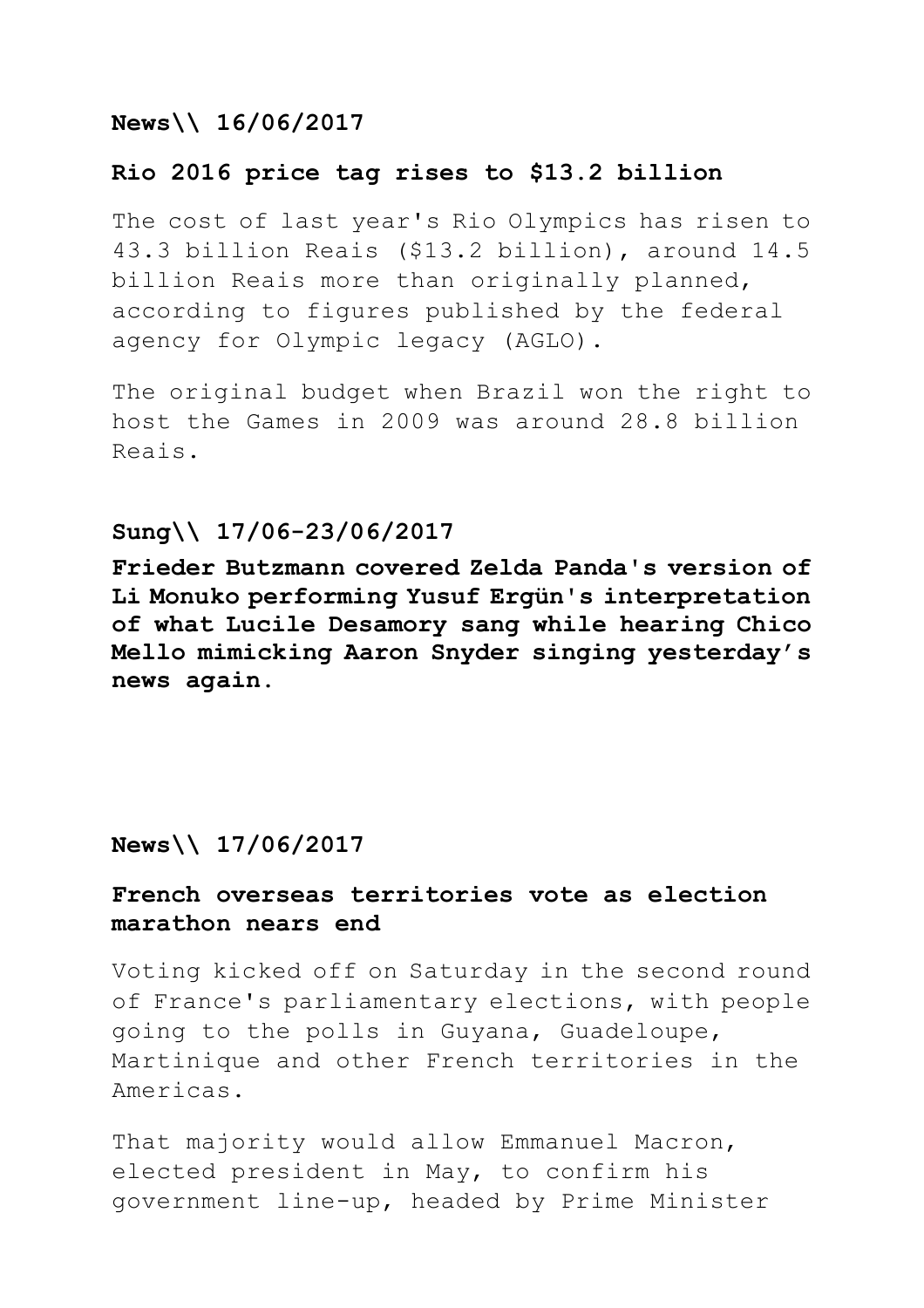## Edouard Philippe.

Rival parties have sought to motivate supporters to vote with warnings of the risks of a presidential super-majority.

## **Sung\\ 18/06-24/06/2017**

**Fernanda Farah covered Frieder Butzmann's version of Zelda Panda performing Li Monuko's interpretation of what Yusuf Ergün sang while hearing Lucile Desamory mimicking Chico Mello singing yesterday's news again.**

# **News\\ 18/06/2017**

### **Thirteen dead in eastern DR Congo clashes**

Twelve Mai-Mai militants and an officer from the Armed Forces were killed Saturday, in clashes in Democratic Republic Congo's restive eastern North-Kivu province, an army's spokesperson said.

The Mai-Mai vigilante groups, that run along ethnic lines, were armed by the government during the brutal Second Congo War between 1998 and 2003.

The eastern DR Congo has been rocked by more than 20 years of armed conflict among both domestic and foreign armed groups, fueled by struggle for control of lucrative mineral resources, as well as ethnic and property disputes.

### **Sung\\ 19/06-25/06/2017**

**Margareth Kammerer covered Fernanda Farah's version of Frieder Butzmann performing Zelda**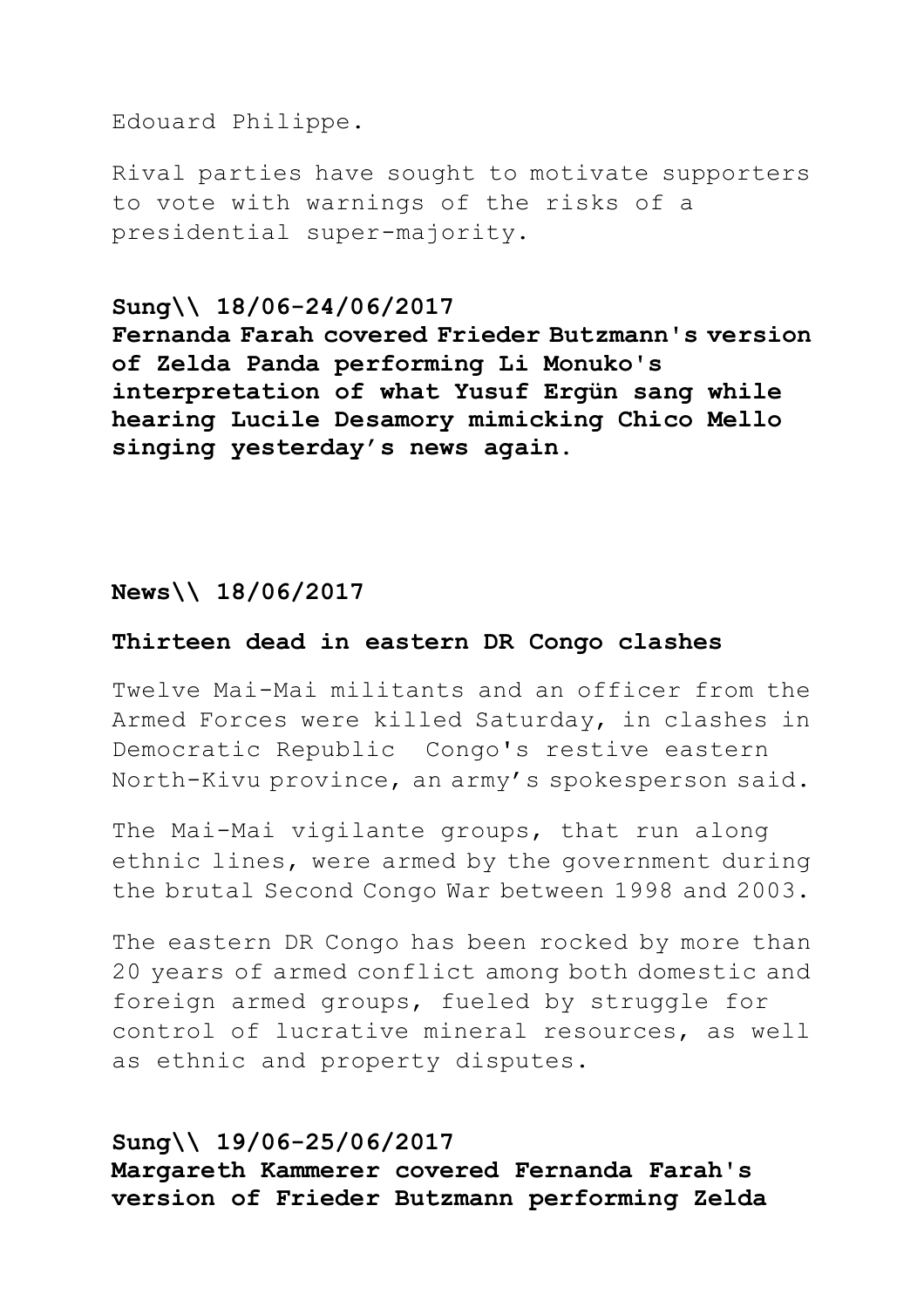**Panda's interpretation of what Li Monuko sang while hearing Yusuf Ergün mimicking Lucile Desamory singing yesterday's news again.**

## **News\\ 19/06/2017**

## **Germany investigates possible political motive for rail arson attacks**

German police are investigating whether a string of arson attacks could be part of a coordinated, politically motivated action against the G 20 summit taking place in Hamburg on July 7 and 8.

The interior ministry informed that early on Monday morning 13 cable fires caused by unconventional explosive devices took place in different locations around the country.

A fire near Treptower Park station in Berlin resulted in damage to electricity cables, according to the police.

In a post on the Independent Media Platform Indymedia, a group called *Shut Down G 20* claimed responsibility for the attacks and described their action as "an assault on capitalism's central nervous system". The authenticity of the statement is being analyzed.

#### **Sung\\ 20/06-26/06/2017**

**Ming Wong covered Margareth Kammerer's version of Fernanda Farah performing Frieder Butzmann's interpretation of what Zelda Panda sang while hearing Li Monuko mimicking Yusuf Ergün singing**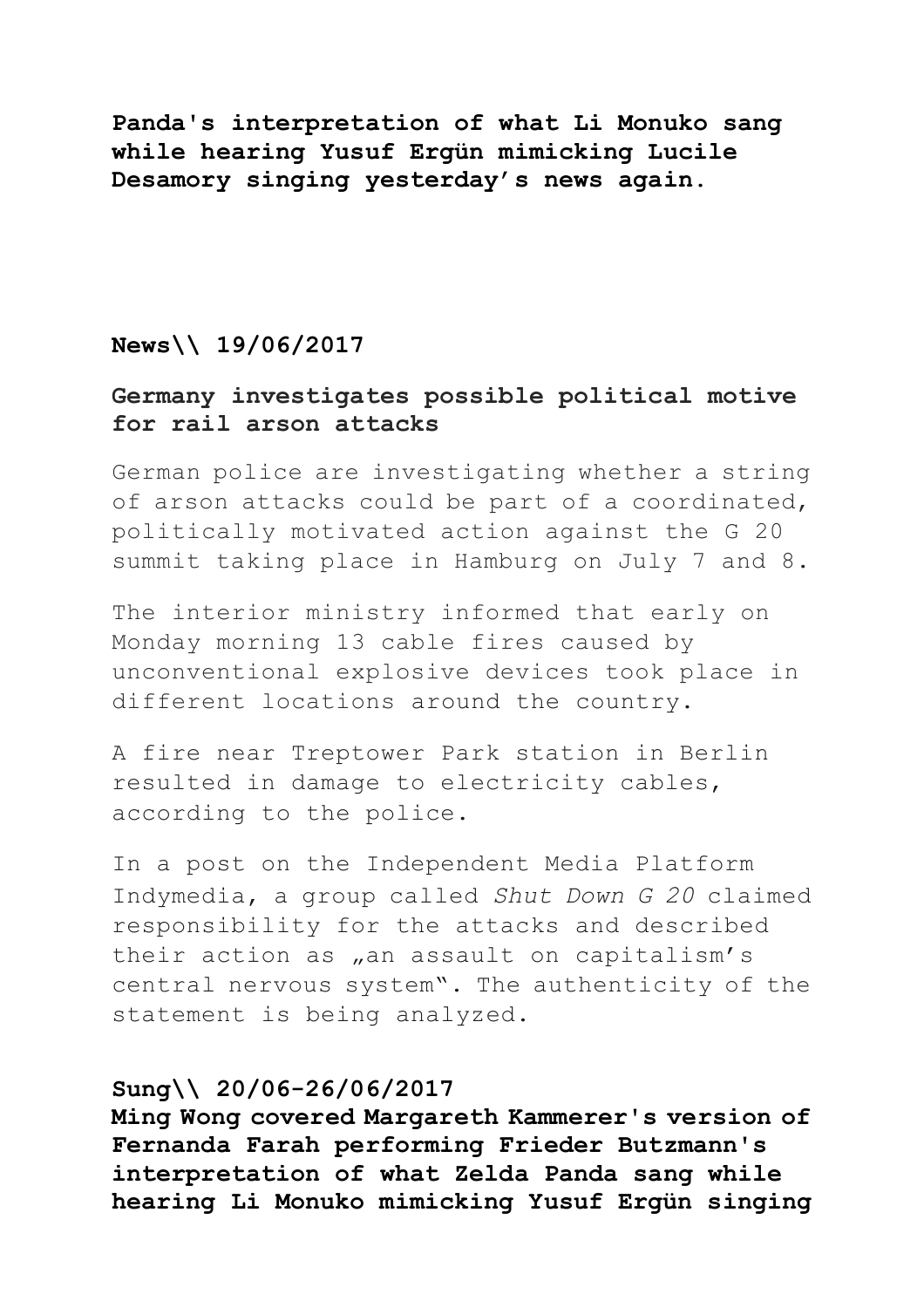**yesterday's news again.**

### **News\\ 20/06/2017**

# **Faroe Islanders' ritual slaughter of pilot whales turns sea blood red**

Islanders of the Danish Faroe Island have killed hundreds of whales as part of an annual tradition, locally known as the grindadrap. Yearly herds of pilot whales pass by the shores of the Islands during their migrations in May and June.

The organization Sea Shepherd claims that up to 1,000 pilot whales are killed every year in the summer months and although whale meat is eaten by the local people, some of the meat is left to rot.

A PETA campaign and petition urges for an end of the centuries-old ritual, claiming that the hunt is cruel and unnecessary.

## **Sung\\ 21/06-27/06/2017**

**Laura Mello covered Ming Wong 's version of Margareth Kammerer performing Fernanda Farah's interpretation of what Frieder Butzmann sang while hearing Zelda Panda mimicking Li Monuko singing yesterday's news again.**

**News\\ 21/06/2017**

**Brazil federal police accuse president of getting**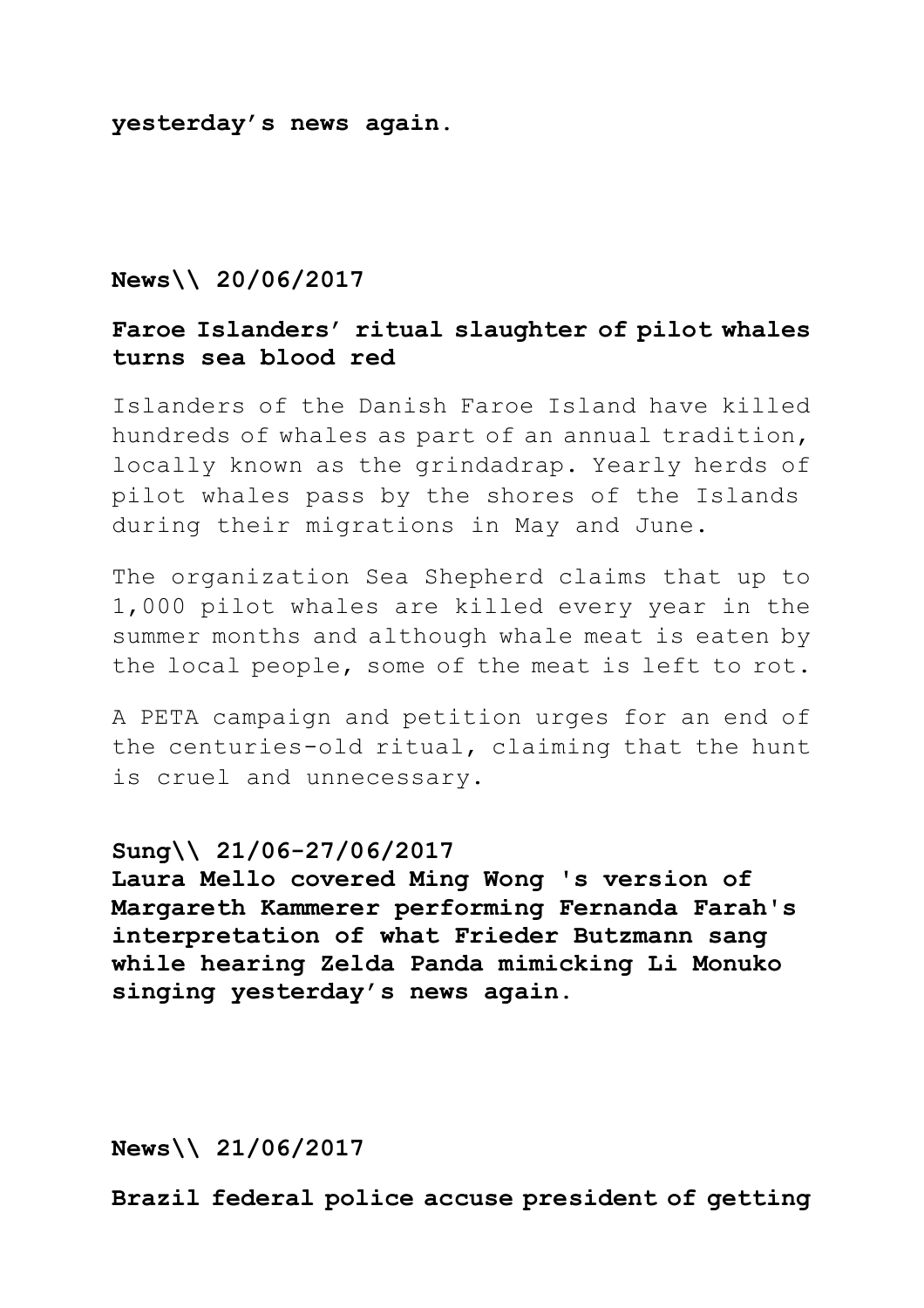## **bribes**

Brazil's federal police said Tuesday that investigators have found evidence of bribes being paid to warrant a formal investigation of President Michel Temer for "passive corruption".

A former Temer aide is accused of having received bribes from the giant meatpacking company JBS on the president's behalf.

Caught up in one of the largest corruption scandals in Brazilian history, JBS made a deal last month with federal prosecutors to disclose illicit payments made to high-level politicians and executives to obtain benefits.

After Tuesday's report, JBS has announced a \$1.8 billion divestment plan to reduce its debt and financial leverage. Its stock price has dropped 5% in the past 24 hours.

# **Sung\\ 22/06-28/06/2017**

**Rico Repotente covered Laura Mello's version of Ming Wong performing Margareth Kammerer's interpretation of what Fernanda Farah sang while hearing Frieder Butzmann mimicking Zelda Panda singing yesterday's news again.**

**News\\ 22/06/2017**

**Wapekeka First Nation declares state of emergency in wake of suicides**

A State of emergency has been declared after three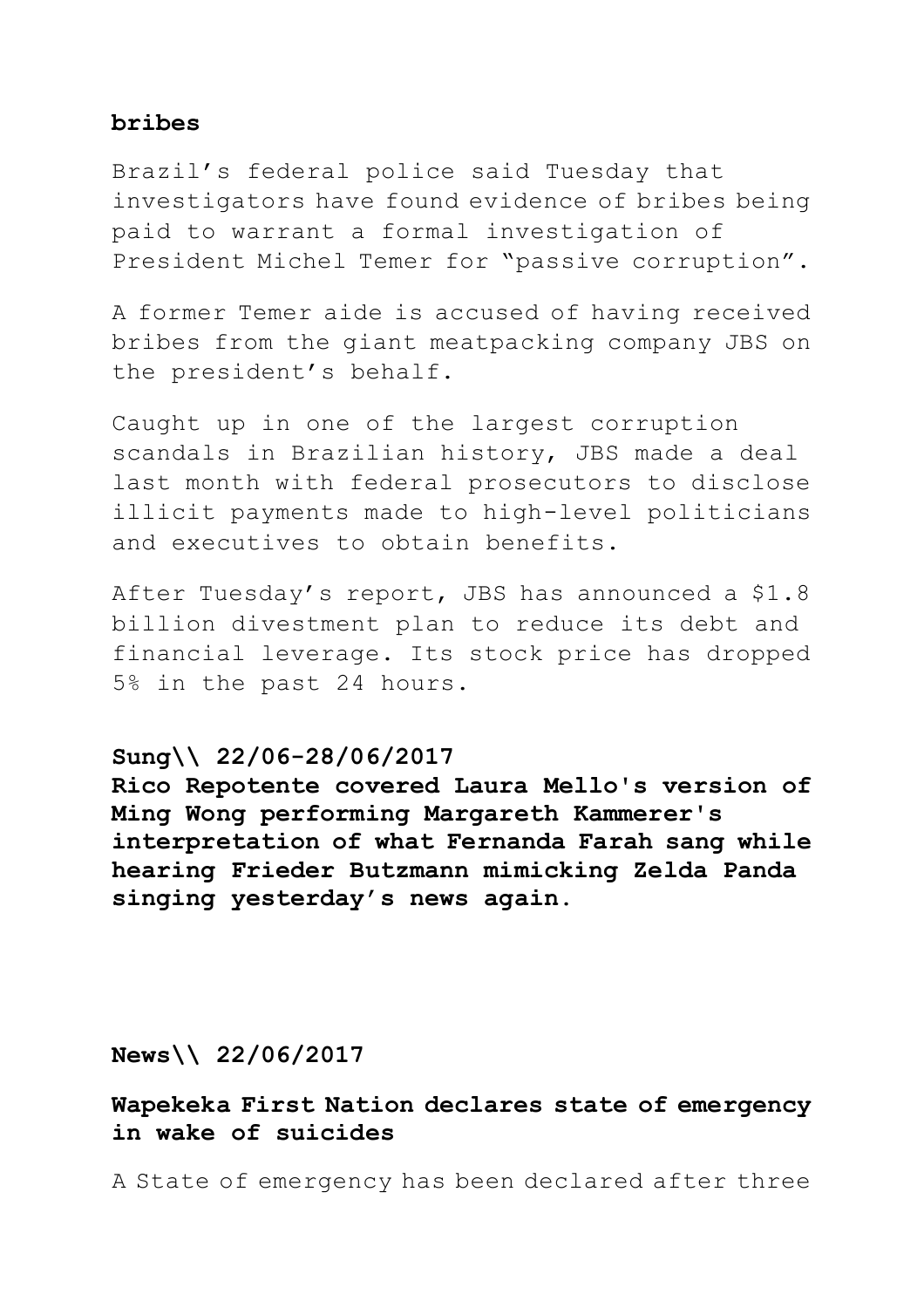12-year-old girls killed themselves – a year after 11 children attempted to take their lives in a nearby town.

Suicide and self-inflicted injuries are among the top causes of death for First Nations, Métis and Inuit people, according to studies from Health Canada.

There are high levels of poverty among Canada's 1.4 million indigenous people and life expectancy is far below the national average.

# **Oil to keep flowing in Dakota line while legal battle continues**

Last week, the U.S. District Court ruled in favor of Standing Rock Sioux and Cheyenne River Sioux tribes, stating that more analysis of the environmental impact of the Dakota Access Pipeline should have been carried out.

The tribes had said the 1880 kilometers line violates their hunting, fishing and environmental rights. Yet, oil will continue to flow through the summer while authorities conduct additional reviews.

Energy Transfer Partners LP, who built the \$3.8 billion project, was "pleased with the judge's decision" for pipeline operations to continue while the process "unfolds."

The Native American tribes have been protesting the line's construction for more than a year. The line finally went into service in June.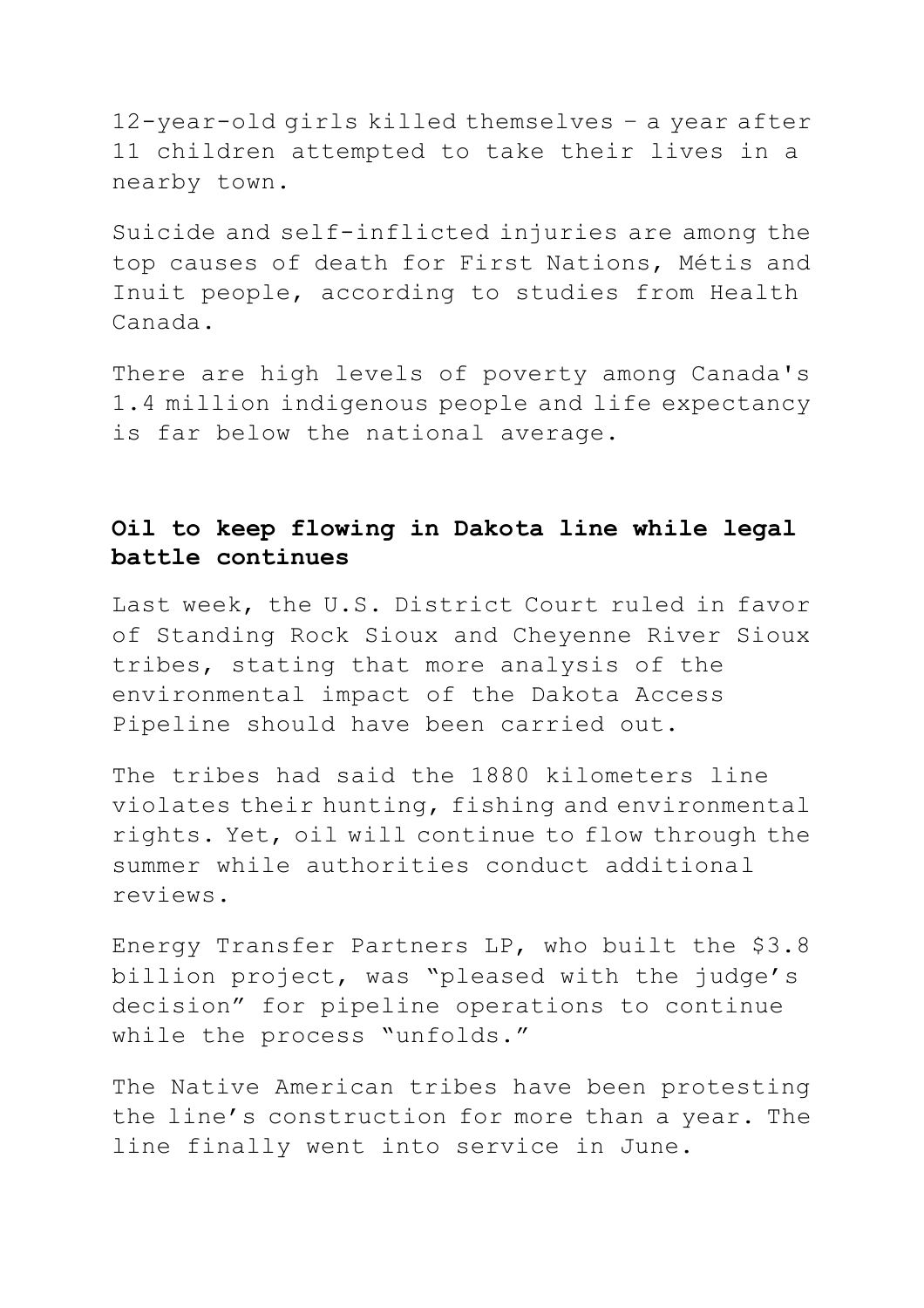## **Sung\\ 23/06-29/06/2017**

**Amen Feizabadi covered Rico Repotente's version of Laura Mello performing Ming Wong's interpretation of what Margareth Kammerer sang while hearing Fernanda Farah mimicking Frieder Butzmann singing yesterday's news again.**

# **News\\ 23/06/2017**

# **Grenfell Tower fire: police consider manslaughter charges**

British police are investigating the fire at Grenfell Tower in west London in which seventy-nine people are believed to have died.

They try to get to the bottom of why the fire grew so quickly. Tests point towards the cladding using aluminum composite tiles and the insulation behind it.

London Mayor Sadiq Khan has pledge to seek an amnesty for people who may have been living in the tower illegally, since the police haven't got a clear picture of how many people might have been in the place.

Eleven buildings in London, Manchester and Plymouth have now been identified as having similar combustible cladding.

## **Sung\\ 24/06-30/06/2017**

**Övül Durmuşoğlu covered Amen Feizabadi's version of Rico Repotente performing Laura Mello's interpretation of what Ming Wong sang while**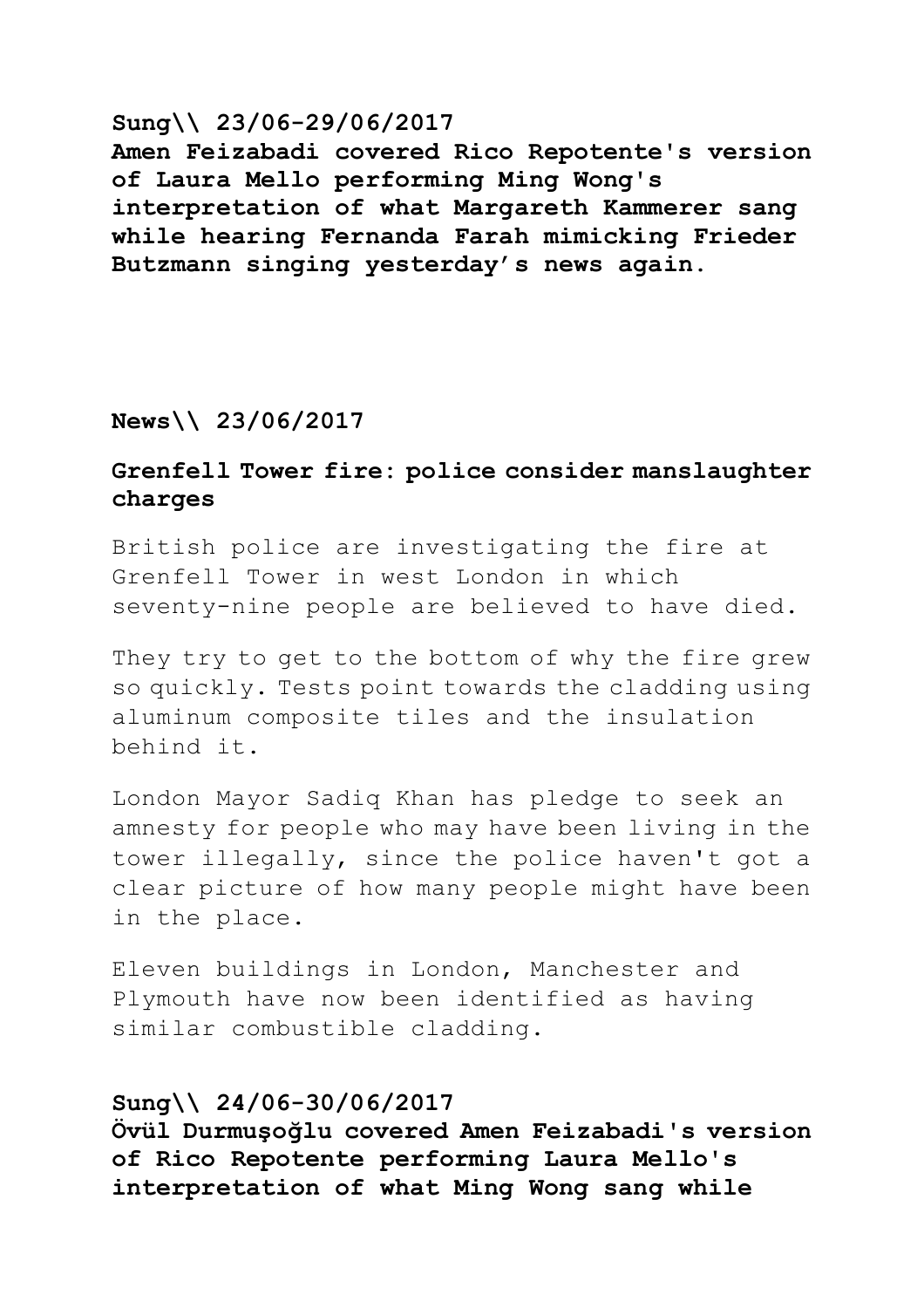**hearing Margareth Kammerer mimicking Fernanda Farah singing yesterday's news again.**

## **News\\ 24/06/2017**

## **Congo set to produce record 1.05 million Ton of copper in 2017**

In a presentation to the DRC Mining Week Expo Conference in Lubumbashi, the chamber of mines said on Friday it expects the country to increase copper production by 2.4 percent over last year. It also forecast that gold and cobalt production would increase by 2.8 and 3.9 percent, respectively.

One of this year's conference's highlights is The Kamoa-Kakula Copper Project , a joint venture between the Government of the DRC, a Chinese and a Canadian mining company.

It has been ranked as the world's largest, undeveloped, high-grade copper discovery. It is a very large deposit approximately 270 kilometers west of Lubumbashi.

## **Sung\\ 25/06-01/07/2017**

**Ute Waldhausen covered Övül Durmuşoğlu's version of Amen Feizabadi performing Rico Repotente's interpretation of what Laura Mello sang while hearing Ming Wong mimicking Margareth Kammerer singing yesterday's news again.**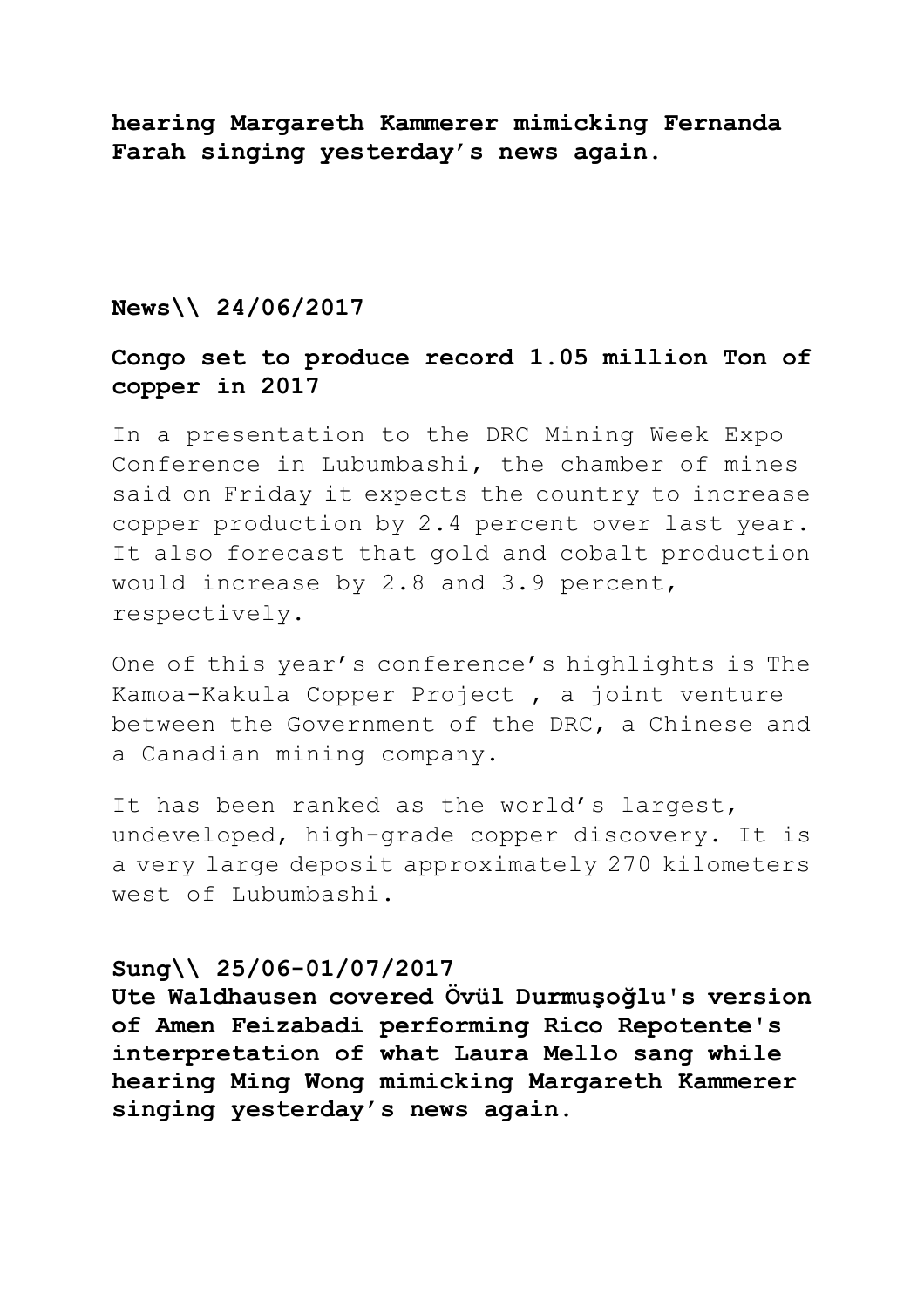## **News\\ 26/06/2017**

## **More than 200 migrants rescued off Libyan coast, two dead**

Two people were found dead as more than 200 migrants adrift in two dinghies off the Libyan coast were rescued by the Spanish navy on Sunday, the Spanish Defence Ministry said on Monday.

In total, 229 people were picked up after a Spanish navy ship was dispatched to help the boats struggling to stay afloat. This comes as Libya's coastguard received the first of a long-awaited batch of patrol boats from Italy last month as part of the EU's effort to halt migrants.

"They want us to be Europe's policeman." said naval coastguard spokesman Ayoub Qassem.

Half a million people have crossed the Mediterranean from Libya to Italy over the past four years. An estimated 13,000 of them have drowned.

### **Sung\\ 27/06-03/07/2017**

**Eduard Mont de Palol covered Ute Waldhausen's version of Övül Durmuşoğlu performing Amen Feizabadi's interpretation of what Rico Repotente sang while hearing Laura Mello mimicking Ming Wong singing yesterday's news again.**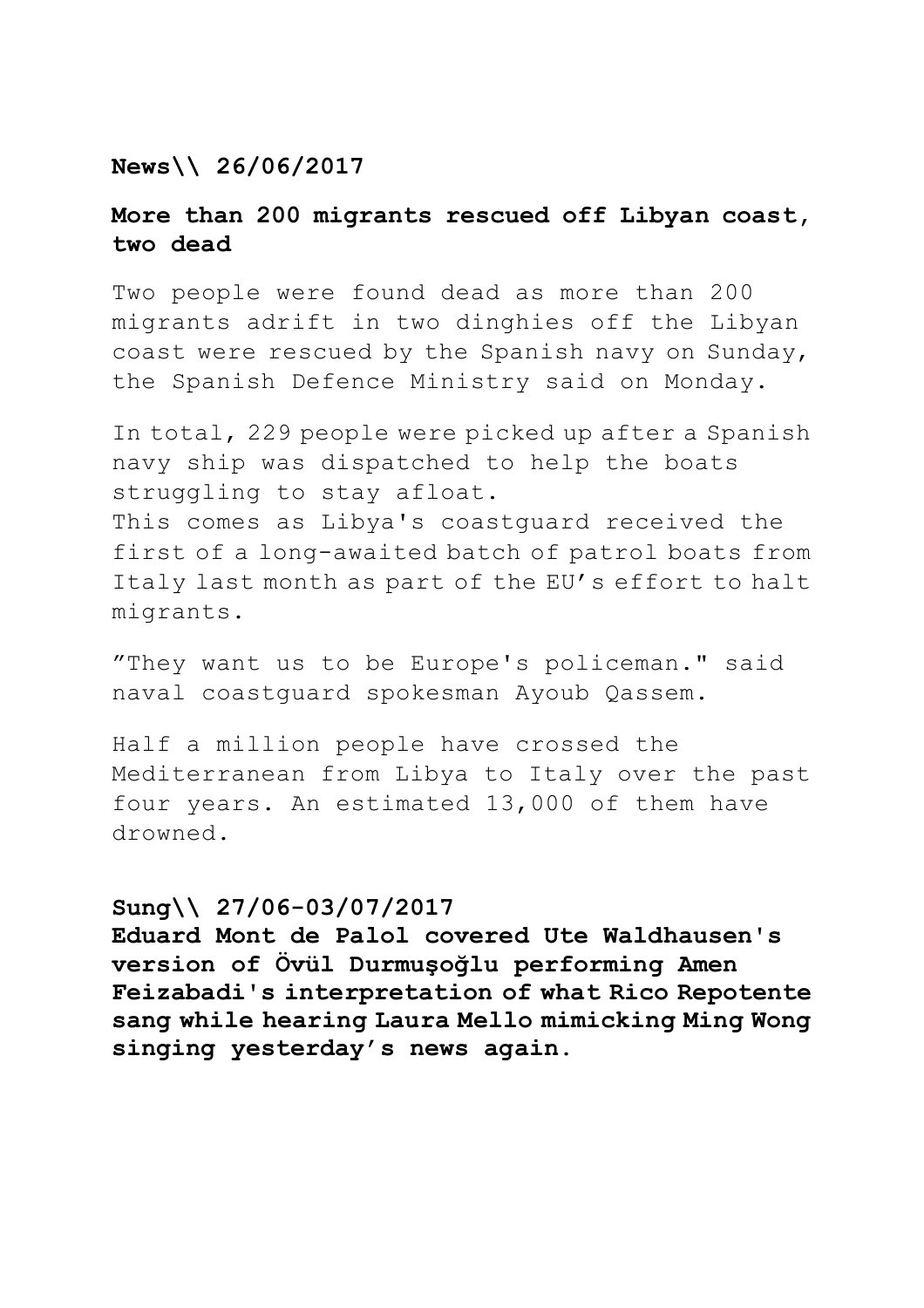# **News\\ 27/06/2017**

### **Facebook's new chatbots are learning to negotiate**

According to new research released by Facebook this week, chatbots on Facebook Marketplace may soon be able to "negotiate" with you.

The latest chatbot is being built by Facebook itself instead of third-party developers. The bots are trained to imitate human actions through a process called "supervised learning".

The company is aiming to make it undetectable whether a bot or a human being is interacting. In training situations, the bots have apparently even figured out how to bluff.

# **Volvo and Volkswagen in the artificial intelligence car race**

Volvo Cars together w[ith](http://www.linkedin.com/shareArticle?mini=true&url=http%3A%2F%2Freut.rs%2F2ubIaOd&title=Volvo%20and%20Autoliv%20team%20up%20with%20Nvidia%20for%20self-driving%20cars&summary=STOCKHOLM%20(Reuters)%20-%20Volvo%20Cars%20and%20Swedish%20car%20safety%20supplier%20Autoliv%20%3CALV.N%3E%20have%20signed%20a%20deal%20with%20U.S.%20firm%20Nvidia%20Corp%20%3CNVDA.O%3E%2C%20best%20known%20for%20its%20graphics%20technology%20in%20computer%20games%2C%20to%20develop%20software%20systems%20for%20self-dri&source=Reuters) Swedish car safety supplier Autoliv have signed a deal with U.S. firm Nvidia Corp to develop software systems for self-driving cars. Volvo announced, it aims to have almost fully autonomous cars for sale by 2021.

At the same time Volkswagen announced their cooperation with Nvidia on self learning software to manage traffic flows and human-robot interaction.

Nvidia, which also has partnerships with carmakers Toyota, Audi and Mercedes, is among the more popular technology partners in the self-driving car race.

## **Sung\\ 28/06-04/07/2017**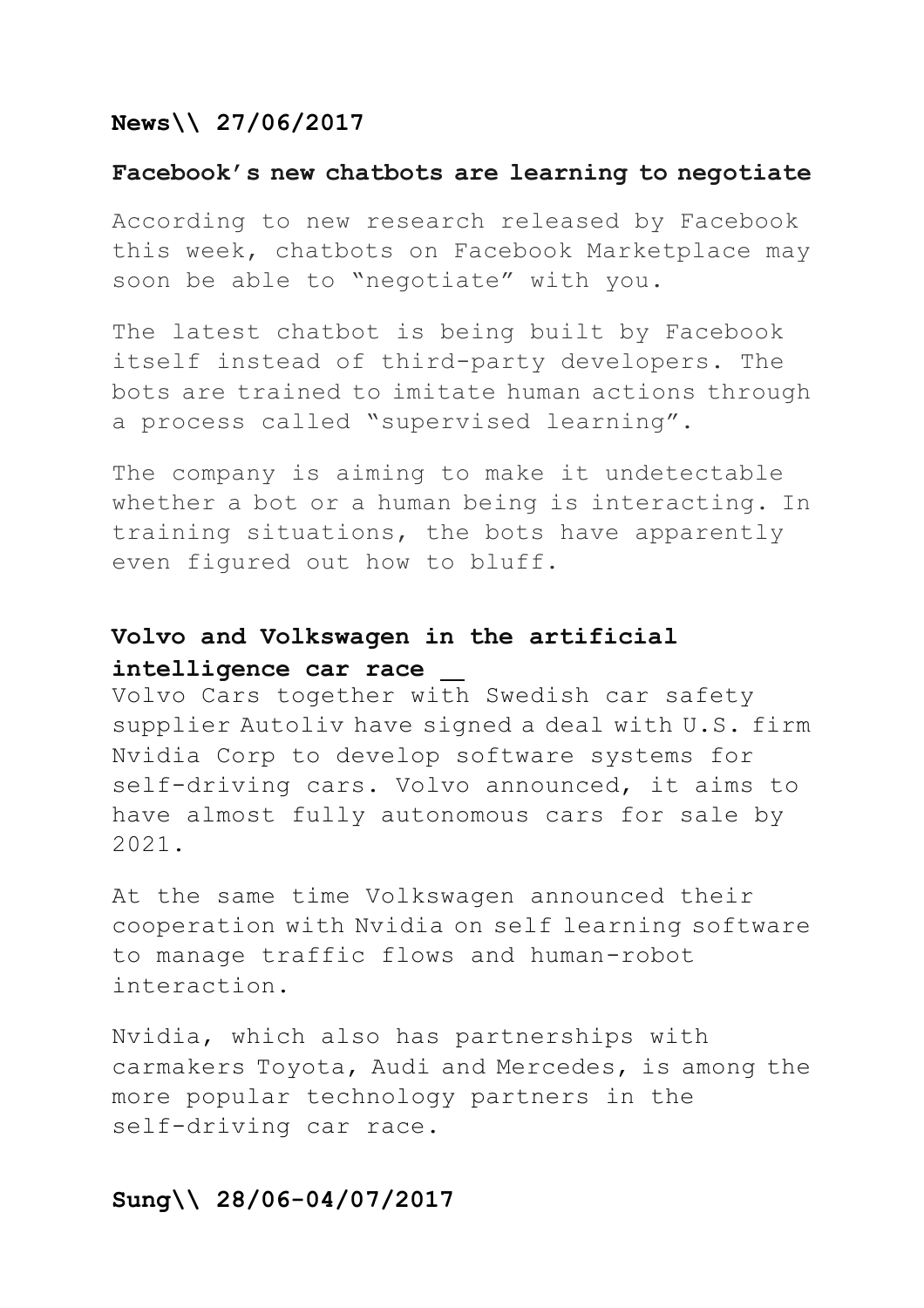**Konstantin Schimanovski covered Eduard Mont de Palol's version of Ute Waldhausen performing Övül Durmuşoğlu's interpretation of what Amen Feizabadi sang while hearing Rico Repotente mimicking Laura Mello singing yesterday's news again.**

### **News\\ 28/06/2017**

# **Israeli forces detain 14 Palestinians, including PLC member, in West Bank raids**

Israeli forces detained at least 14 Palestinians in nine locations during overnight raids across the occupied West Bank on Wednesday.

Between June 13 and 19, the UN recorded 74 Israeli raids in Palestinian towns, villages, and refugee camps. In 2016 the weekly average was 95 raids according to UN documentation.

According to prisoners' rights group Addameer, there were 6,200 Palestinians in Israeli prisons since May.

#### **Sung\\ 29/06-05/07/2017**

**Barbara Becker covered Konstantin Schimanovski's version of Eduard Mont de Palol performing Ute Waldhausen's interpretation of what Övül Durmuşoğlu sang while hearing Amen Feizabadi mimicking Rico Repotente singing yesterday's news again.**